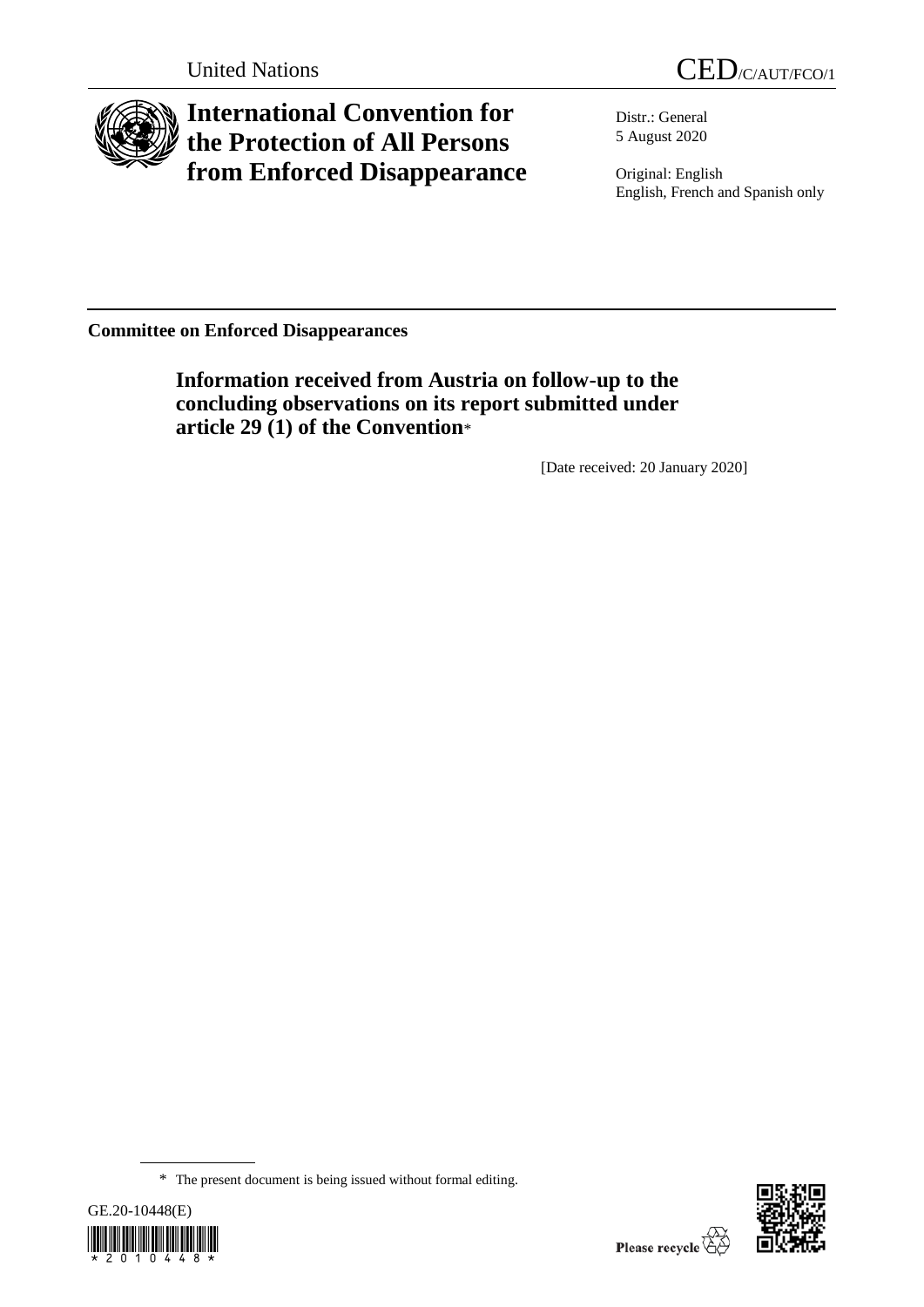## **I. Introduction**

1. Austria thanks the Committee for the concluding observations of 6 July 2018. Austria has examined the recommendations contained in paragraphs 15, 21 and 25 and – in line with para 29 of the concluding observations – provides information on their implementation.

### **II. Follow-up information relating to paragraph 15 of the concluding observations (CED/C/AUT/CO/1)**

2. The Austrian authorities have examined the recommendation with regard to the duration of the statute of limitation. They share the assessment that the extreme seriousness of the crime requires a long duration of the statute of limitation. The existing Austrian legislation on the statute of limitation is set according to the maximum sentence and stipulates therefore a long duration proportionate with the extreme seriousness of the crime (Section 57 para. 3 CC).

3. As in comparable other cases, the time limits applicable in the case of enforced disappearance range either from:

(a) 20 years for offences punishable by more than 10 years of imprisonment but that are not punishable by imprisonment for life, or

(b) 10 years for offences punishable by imprisonment for more than five years and a maximum of 10 years.

4. If the offence amounts to a crime against humanity and certain other serious crimes, no statute of limitation applies.

5. Furthermore, the statute of limitation will be extended under specific circumstances defined under the Criminal code. This is for instance the case when the victim was a minor, the period for time limitation concerning certain crimes will commence only when the victim reaches the age of 28. The statutory limitation period does also not expire any earlier than the point at which the limitation for the further offence lapses if the person has committed a further offence during the statute of limitation based on the same malicious propensity. The different circumstances under which the statute of limitation will be extended under Section 58 para. 2 and 3 of the CC were outlined in the response from Austria to the List of Issues.

6. In the context of the existing legislation, it is also provided that the time limitation commences with the cessation of the criminalized behaviour (Section 57 para. 2 CC). In the context of Section 312b CC, the criminalized conduct is the deprivation of personal liberty and the concealment of the fate or whereabouts of the missing person. Thus, e.g., the criminalized conduct would cease, if the victim is set free or if the perpetrator informs the authorities of the whereabouts of the missing person.

#### **III. Follow-up information relating to paragraph 21 of the concluding observations**

7. According to the principle of non-refoulement in Article 16(1) of the International Convention for the Protection of All Persons from Enforced Disappearance no State Party shall expel, return ("refouler"), surrender or extradite a person to another State where there are substantial grounds for believing that he or she would be in danger of being subjected to enforced disappearance.

8. Austrian legislation stipulates in its asylum and migration laws that the guarantees of Articles 2, 3 and 8 of the European Convention on Human Rights (ECHR) have to be respected on every step of the asylum and return procedure. These provisions are part of